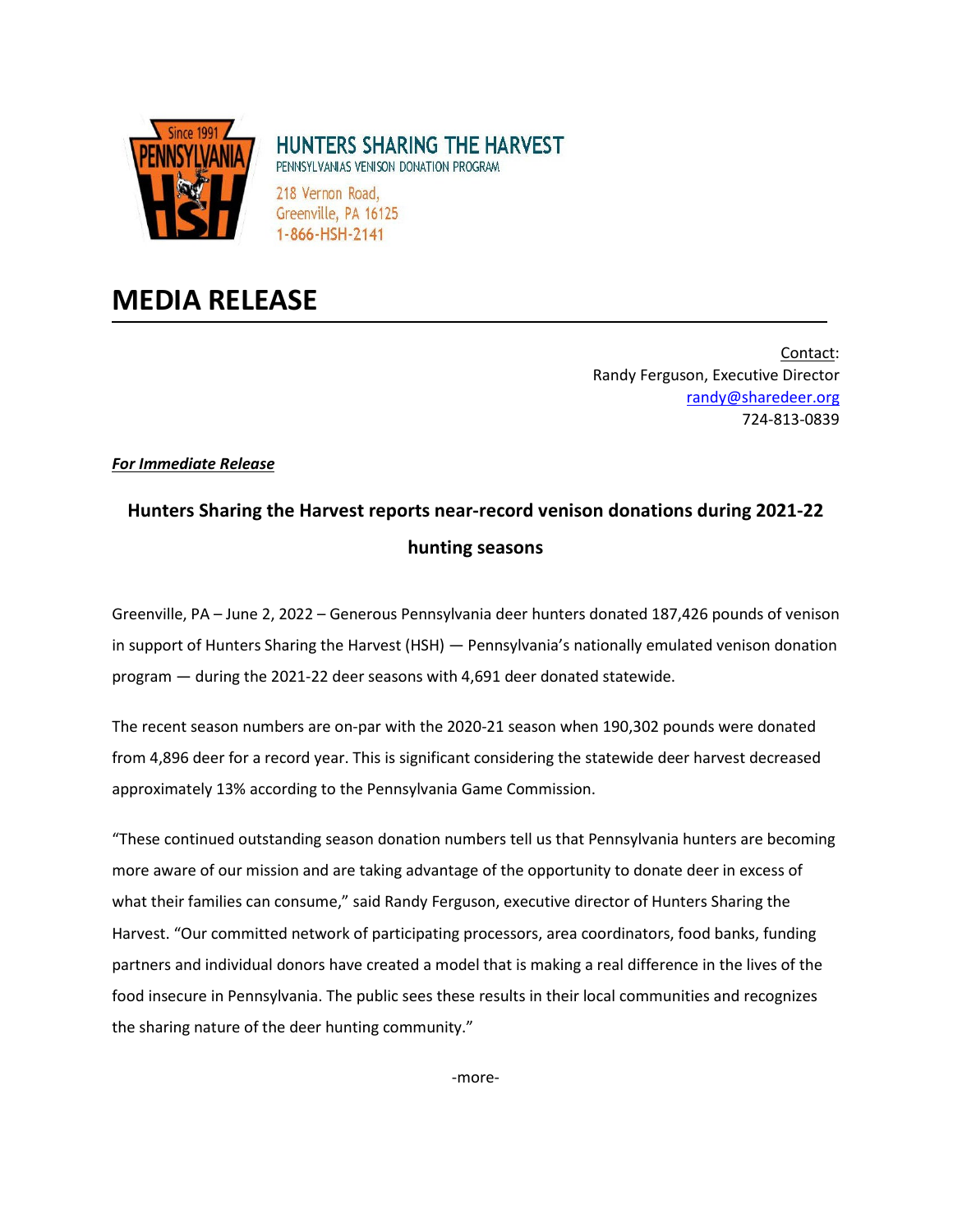Based on the American Heart Association's recommended serving size of three ounces of lean red meat, the 187,426 pounds of venison donated during the 2021-22 season will provide about one million servings to the food insecure in Pennsylvania this year.

"On behalf of the entire board I'm delighted to congratulate the team on another terrific year," said Bill Sordoni, chairman of the HSH board of directors. "We deeply appreciate the hunters, our volunteer county coordinators, our various statewide partners and our generous donors for all of their collective efforts and support."

The Pennsylvania Department of Agriculture has been a key supporting partner with HSH for many years, providing a substantial annual allocation to help HSH defray the costs associated with reimbursing participating processors for their services.

"The value of the generosity of Pennsylvania hunters cannot be overstated," said Pennsylvania Agriculture Secretary Russell Redding. "Thanks to their selfless donations, nearly 1 million additional servings of food are available for food-insecure Pennsylvanians. During the 2021-22 hunting season, the department committed to contributing a minimum of \$175,000 to support this important work. It is our hope that these funds, used to process donated meat, stretched hunters' generosity even farther during these challenging times. We extend our gratitude to Hunters Sharing the Harvest for the important work they do to connect hunters and hungry families."

With increased hunting opportunities and successful herd management practices in place, Pennsylvania hunters often find themselves filling more tags than their families need for the year. The Pennsylvania Game Commission recognizes and promotes the opportunity for hunters to use those additional tags to support the HSH mission, fulfilling the dual purpose of helping the PGC manage the statewide deer herd and exercising social responsibility.

"The Pennsylvania Game Commission is a proud supporter of Hunters Sharing the Harvest, our state's premiere venison donation program that successfully connects hunters, processors and food banks," said Pennsylvania Game Commission Executive Director Bryan Burhans. "Thank you to every hunter who made a difference by sharing their deer and providing a warm meal to Pennsylvanians in need."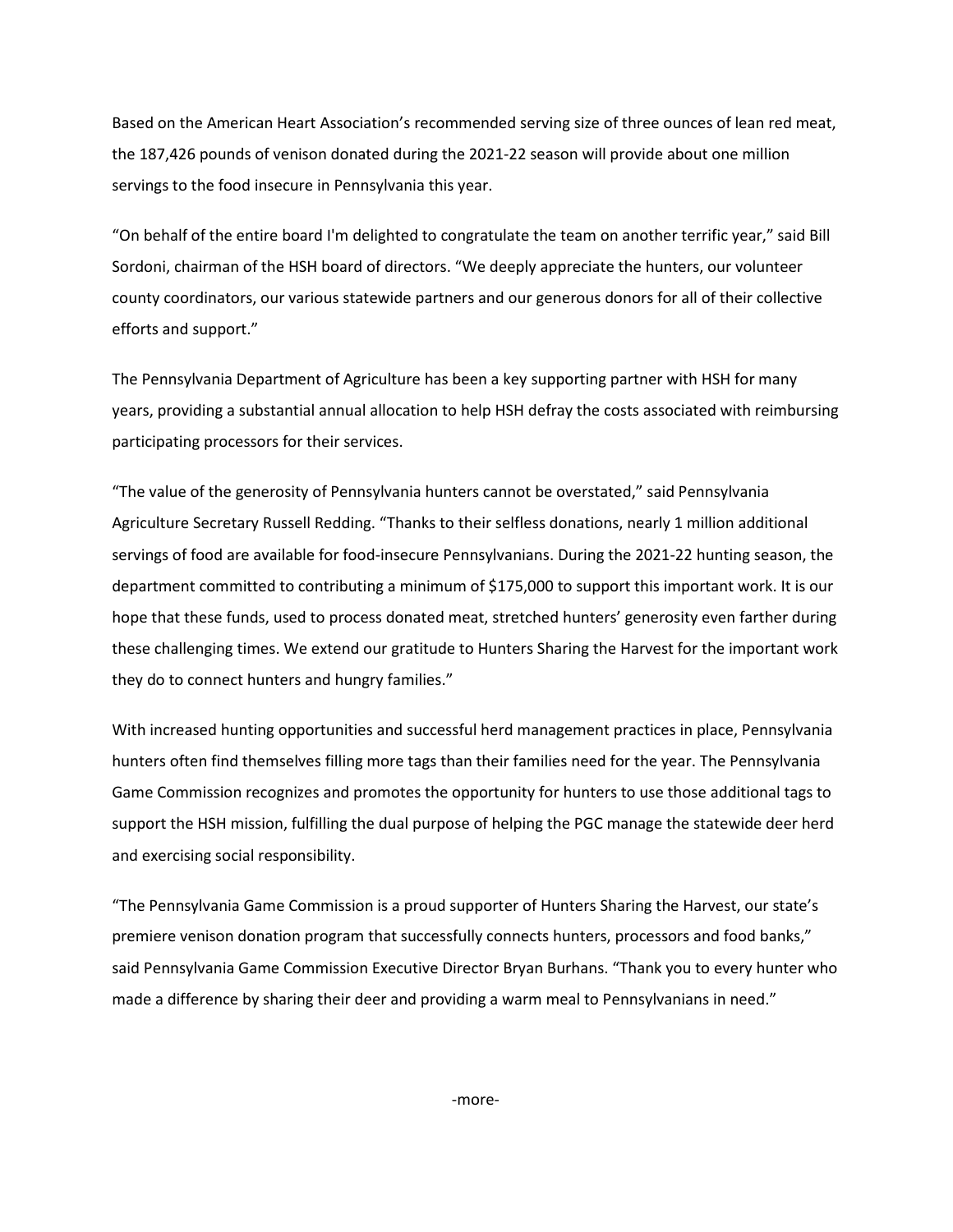The HSH program is a coordinated effort of nearly 100 participating deer processors who accept donated deer from hunters and process the deer into one-, two- and five-pound packages of ground venison for distribution to regional food banks and food pantries.

"On behalf of the charitable food network, Feeding PA commends Hunters Sharing the Harvest and all of the hunters who donated this year to ensure that thousands of pounds of healthy, lean venison could be offered to families facing hunger," said Jane Clements, chief executive officer of Feeding Pennsylvania.

In its 31 years of operation, HSH has delivered over 2 million pounds of hunter-donated venison, providing over 10 million servings to the food insecure across the Commonwealth.

"We at Hunger-Free Pennsylvania are so appreciative of Hunters Sharing the Harvest and the deer hunters around the state who share their bounty with fellow Pennsylvanians in need," said Sheila Christopher, executive director of Hunger-Free Pennsylvania. "Our member agencies are always in dire need of fresh and nutritious protein sources. Venison is simply one of the best such sources – especially for those in such desperate need of nourishment."

Hunters interested in donating a deer need only to legally harvest, tag and field dress the deer and take it to a participating processor near them. The list of participating processors by county can be found at [https://sharedeer.org/meat-processors/.](https://sharedeer.org/meat-processors/)

HSH is actively seeking additional participating processors in counties throughout Pennsylvania. Participating processors are reimbursed for their services and are the cornerstone of the HSH mission.

"We have some counties in which hunters have to drive quite a distance to find their nearest HSH processor," said Ferguson. "We want to make sure there is an HSH participating processor close to every hunter who wants to donate a deer. If you are a deer processor or know of a deer processor in your area that might want to be a part of HSH, I'd like to speak with them about working with us."

A volunteer force of nearly 60 county coordinators ensure that processors have the resources they need and that the public is aware of the program and the ways they can support the HSH mission. A list of county coordinators is available a[t https://sharedeer.org/area-coordinators/.](https://sharedeer.org/area-coordinators/) Individuals interested in